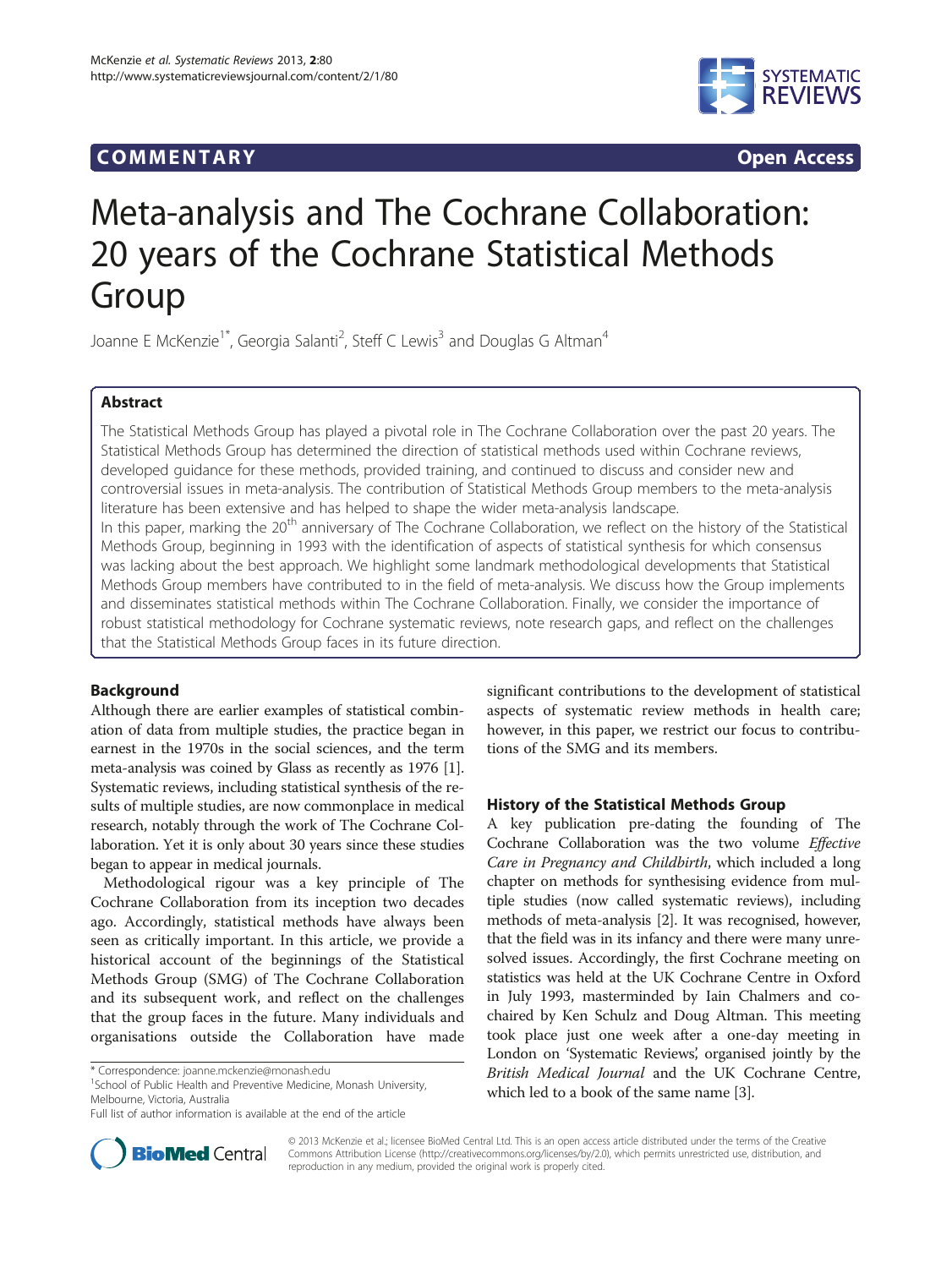Although the statistics meeting predated (by a few months) the creation of The Cochrane Collaboration, the goal of reviewing the literature on healthcare interventions across specialties was already clear. There were 16 participants, most of whom were statisticians. The workshop was convened to develop guidelines on statistical methods for data synthesis. The hope was that the meeting would identify areas where there was reasonable consensus, and those which caused debate and could be the subject of further research. Opening the meeting, Andy Oxman described the need to develop guidelines for people preparing systematic reviews. His suggestion that it was desirable for the statistical methods to be consistent across reviews as far as possible was endorsed by most participants. It was agreed that the planned Cochrane Collaboration software should have explicit default methods of analysis and presentation but that reviewers be able to override these. Areas where there was much discussion but a lack of consensus included the use of odds ratio or relative risk (risk ratio) for meta-analysis of binary outcomes and the use of fixed or random effects analyses in the presence of heterogeneity. The minutes and list participants from this meeting are available in Additional file [1](#page-7-0) - Oxford 1993 Workshop Report.

Following on from the meeting, Doug Altman and Ken Schulz became the founding co-convenors of the Statistical Methods Working Group (SMWG), as it was initially called. (The term 'working' was later dropped from the names of all Cochrane Methods Groups.) The SMWG produced an initial list of 'possible research topics', shown in Table [1](#page-2-0). They noted that "This list indicates some areas where either there is no consensus as yet about the best approach or where inadequate information is available. It should not be taken as an inclusive list of all intended topics of investigation." From the 1993 recommendations onwards, the SMG has had a major influence on the specification of The Cochrane Collaboration software, especially in relation to metaanalysis, as discussed below.

The participants at the 1993 meeting also noted the importance of studying the benefits of collecting individual patient data versus using published summary statistics. That topic was deemed to fit more within the remit of a specialist group, and a meeting of interested parties in Oxford in April 1994 led to the founding of the Meta-analyses using Individual Patient Data Methods Working Group [\[4\]](#page-7-0).

In March 1995, an application was made for the "Cochrane Collaboration Working Group on Statistical Methods for Data Synthesis" to be formally registered. At that time the group put forward the following objectives:

 To develop and update guidelines on statistical methods for data synthesis.

- To develop and update guidelines for the integration of the methodological quality of randomised controlled trials into statistical methods for data synthesis.
- To serve as a "clearinghouse" for names of individuals who are willing and able to provide technical consultations to those in The Cochrane Collaboration on specific methodological issues.

It was recognised early that the SMG would benefit from funding to support methodological explorations and development of enhanced guidance, and the SMG made the following argument in an unsuccessful attempt to get funding in 1997:

"Many of the statistical queries and issues in the Cochrane Collaboration are not straightforward. While the basic statistical methods for meta-analysis are well known, in any particular systematic review it is unusual for these to be applicable without problems. For example there are often difficulties in extracting the required information from publications, in addressing both clinical and statistical heterogeneity between trials, in considering the potential effects of publication bias, in undertaking appropriate sensitivity analyses to investigate the robustness the conclusions made, and in investigating the effects of methodological quality of the primary studies on the overall results and interpretation. These difficult issues require both empirical and methodological work."

In the absence of dedicated funding for the SMG, however, methodological advances by members of the group have been motivated by SMG discussions (and other Cochrane activities) but not determined by the SMG. Thus, progress addressing these research topics has been piecemeal. Yet members of the group have made many key contributions to advancing the statistical aspects of systematic review methods, as well as authoring several books on methods for systematic reviews and meta-analyses (for example, [\[5-9](#page-7-0)]). Thus evolution of statistical methodology used in Cochrane reviews was informed mainly through discussion of new developments initiated outside the Collaboration, although many SMG members were involved in those advances. In 1997, the SMG merged with the Quality of Reporting Trials Methods Group, led by David Moher, who became a coconvenor of the SMG.

Communication within SMG was always primarily via an email discussion list. Membership of the SMG grew (from 33 members in 1995, to 133 by 2006), with the group acting primarily as a discussion forum. To try to advance understanding of specific methodological areas in the late 1990s, the SMG established subgroups for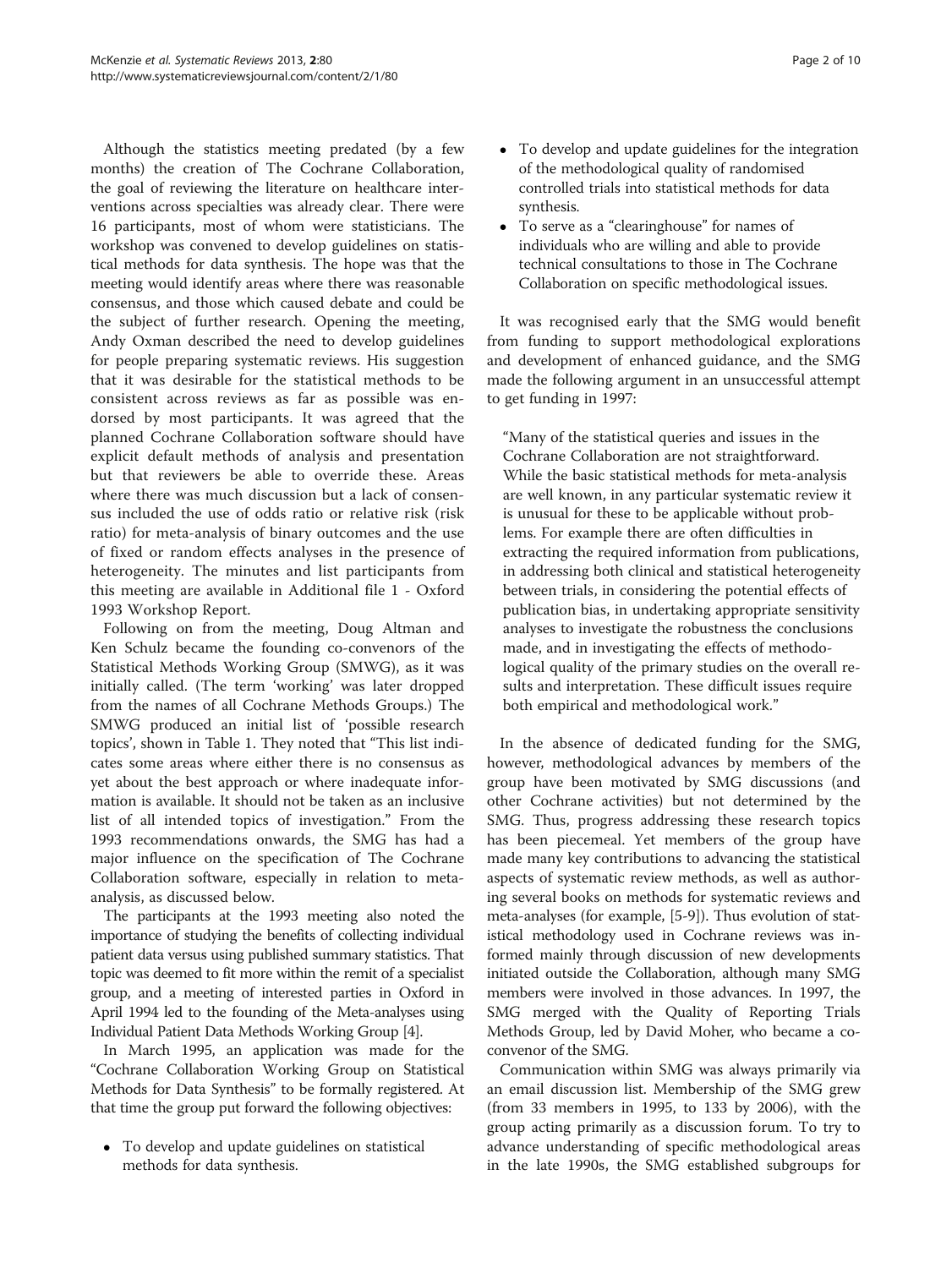#### <span id="page-2-0"></span>Table 1 Research topics proposed in 1995 for the Cochrane Statistical Methods Working Group

| <b>Topic</b>                                                                                  | <b>Comments</b>                                                                                                                                                                                                                                                                                                                                                                                                                                                                                            |
|-----------------------------------------------------------------------------------------------|------------------------------------------------------------------------------------------------------------------------------------------------------------------------------------------------------------------------------------------------------------------------------------------------------------------------------------------------------------------------------------------------------------------------------------------------------------------------------------------------------------|
| Continuous outcome measures                                                                   | More work is needed on methods for combining results from trials with continuous<br>outcome measures, especially with regard to the choice of effect measure, distribution of<br>the data, baseline assessments and missing data. Of particular interest, perhaps, is the issue<br>of combining results from trials where continuous outcome data have been categorised<br>using varying cut-points and number of groups, or where some trials have presented results<br>grouped and others as continuous. |
| Combining parallel group and cross-over trials                                                | Work is needed to evaluate strategies for combining information from parallel group and<br>cross-over trials, and to consider the information that needs to be supplied in reports of<br>cross-over trials to enable them to be used in this way.                                                                                                                                                                                                                                                          |
| Heterogeneity                                                                                 | Given the lack of consensus at the workshop, it would be valuable to gain more insight into<br>the merits of various strategies for combining trials when statistical heterogeneity is found.<br>More empirical research into the effects of variation in methodology on heterogeneity<br>would be valuable                                                                                                                                                                                                |
| Combining trials with different endpoints                                                     | It would be useful to consider what, if anything, can be done to combine trials that use<br>different endpoints (This is a generalisation of the issue of combining data from trials where<br>the same endpoint is assessed in different ways).                                                                                                                                                                                                                                                            |
| Summary statistics                                                                            | More work is needed examining the relative merits of odds ratios, relative risks, NNTs and so<br>on for meta-analysis of RCTs.                                                                                                                                                                                                                                                                                                                                                                             |
| Extraction of summary statistics from published trials<br>where the endpoint is survival time | Methods to combine results from survival studies where individual data are not available<br>need to be investigated. Guidelines for minimum standards for reporting such trials should<br>be developed.                                                                                                                                                                                                                                                                                                    |
| Ignoring survival times                                                                       | A study could be carried out of the loss of information (and power?) arising from classifying<br>patients by presence or absence of the event of interest rather than by time to event. The<br>effect of the varying length of follow-up should be examined.                                                                                                                                                                                                                                               |
| Presentation of meta-analyses - numerical                                                     | Studies should be encouraged examining the merits of odds ratios, relative risks, NNT and<br>other approaches for producing numerical summaries of the results of meta-analyses.                                                                                                                                                                                                                                                                                                                           |
| Presentation of meta-analyses - graphical                                                     | Various aspects of graphical presentation vary among published meta-analyses. The relative<br>merits of these should be systematically reviewed. If possible, recommendations should be<br>developed for standard graphical presentation. Aspects to consider include ordering of trials,<br>symbols used, whether or not log scale used for treatment effect, and whether any add-<br>itional graphs might usefully supplement the standard type.                                                         |
| Random effects models                                                                         | It would be useful to have clarification of the properties of the various strategies for fitting<br>random effects models.                                                                                                                                                                                                                                                                                                                                                                                 |
| Combining results from observational studies                                                  | Methods for combining results from observational studies, such as case-control studies, need<br>to be investigated. In particular, methods are needed to pool estimated regression<br>coefficients.                                                                                                                                                                                                                                                                                                        |

specific research topics and members were invited to join these. The most overt success came from a group of SMG members who were interested in the incorporation of crossover trials in meta-analyses. Their work led to a journal publication [\[10](#page-7-0)].

Statistical issues relating to systematic review of diagnostic test accuracy were never part of the SMG's remit, as the Screening and Diagnostic Tests Methods Group had also existed from the early years of the Collaboration. However, other parts of the SMG's scope have split off into specialist Methods Groups over time. In 2000, the activities relating to problems of reporting research were taken up by a newly formed Reporting Bias Methods group (renamed the Bias Methods Group in 2005). Statistical methods for other specific contexts have also been addressed by the formation of other new methods groups, notably the Non-randomised Studies Methods Group in 1999 and Comparing Multiple Interventions Methods Group in 2010.

## The Statistical Methods Group and methodological developments in meta-analysis

The SMG has maintained and promoted a research agenda of issues important to the statistical synthesis of study findings. Important methodological developments have often been motivated through SMG members' involvement in Cochrane reviews and through discussion on the SMG email list, at training events and during scientific meetings (see next section for more detail). Most of the research topics that were identified by the Group in 1995 (Table 1) have now been addressed, and the guidance based on this research is offered in the Cochrane Handbook for Systematic Reviews of Interventions (henceforth referred to as the Cochrane Handbook) [[8\]](#page-7-0). The Cochrane Handbook has had substantial impact, with more than 7,000 citations, approximately 74% of which are from sources other than Cochrane Reviews [[11\]](#page-7-0). While not all these citations can be attributed to the statistical chapters 9, 10 and 16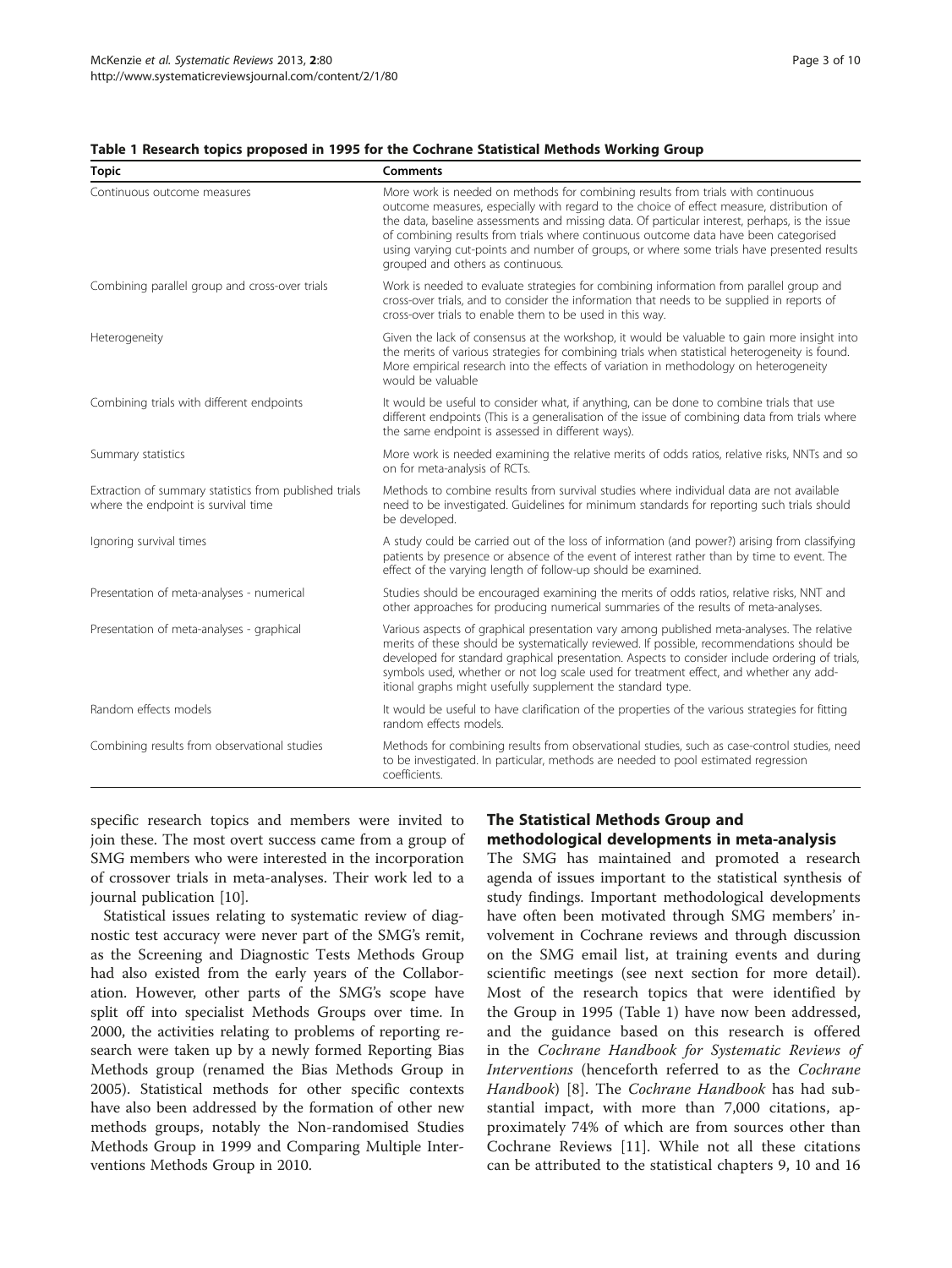[[12](#page-7-0)-[14\]](#page-7-0), these chapters are integral to the Cochrane Handbook, and are a key resource for statistical synthesis in systematic reviews.

The contribution of SMG members to the meta-analysis literature and the Cochrane Handbook has been extensive and has helped to shape the wider meta-analysis landscape. These contributions have included not only methodological developments, but also empirical studies that have evaluated existing methods. Below we highlight some landmark methodological developments that have influenced the field of meta-analysis. We include highly cited papers, and those that have received awards at Cochrane Colloquia (the annual conferences of The Cochrane Collaboration), made an important novel contribution, or generated important debate. This list is not exhaustive or fully representative of the research activity of SMG members. A full list of publications and current SMG members can be found online at smg.cochrane.org/publications and smg.cochrane.org/our-contributors.

The importance of the choice of the effect measure for dichotomous data in the presence of heterogeneity was examined by Deeks [\[15\]](#page-7-0). Results from this research have largely framed current guidance that suggests relative measures (odds ratio or risk ratio) to be preferable to absolute (risk difference) (for example, [\[9,12,16](#page-7-0)]). Sweeting et al. [[17\]](#page-7-0), Bradburn et al. [[18\]](#page-7-0) and others have evaluated the methodology for sparse dichotomous data and made suggestions for their optimal modelling [\[19,20](#page-7-0)]. The potential of the ratio of means for continuous outcomes as an alternative effect measure to the mean difference and standardised mean difference was presented at the 15<sup>th</sup> and 16<sup>th</sup> Cochrane Colloquia (in 2007 and 2008). A series of papers examining the performance of this measure have been published [[21](#page-7-0)[-23](#page-8-0)]. Different methods for meta-analysis of skewed data have been evaluated [\[24\]](#page-8-0). Missing outcome data in trials with dichotomous outcomes have been addressed in meta-analyses primarily through sensitivity analysis methods [\[25,26](#page-8-0)]. However, there are still many unanswered questions of how best to handle missing outcome data in meta-analysis of trials, particularly where the outcome is continuous, and this led The Cochrane Collaboration to fund a project on missing data in 2011. Methods for handling missing standard deviations in meta-analysis have been described and appraised in Wiebe et al. [\[27](#page-8-0)] and empirically evaluated [\[28\]](#page-8-0). Clinical fields where survival data are common have largely benefited from the development of methods to combine time-to-event data [\[29-31\]](#page-8-0).

SMG members have made methodological contributions to the synthesis of results from trials with non-standard designs. Extensive research has been undertaken evaluating strategies for combining results from parallel group and cross-over trials [[10](#page-7-0)[,32](#page-8-0)-[34\]](#page-8-0), and simple methods to deal with paired data (such as eyes or arms) have

been proposed [\[35](#page-8-0)]. These methods are recommended in the Cochrane Handbook.

The  $I^2$  statistic, which quantifies the amount of heterogeneity [[36\]](#page-8-0), is now probably the most popular method to evaluate heterogeneity (for example, [\[16,](#page-7-0)[37,38\]](#page-8-0)). The general medical journal article published in 2003 that describes  $I^2$  has been cited more than 6,000 times [\[39](#page-8-0)], and the statistic has been included in RevMan (The Cochrane Collaboration's software to prepare and main-tain reviews [\[40](#page-8-0)]). Problems with interpretation of the  $I^2$ statistic have been discussed [\[41\]](#page-8-0). Current guidance encourages reviewers to explore sources of heterogeneity by employing techniques such as subgroup analysis and meta-regression, although the pitfalls of such post-hoc analyses have been highlighted [[42](#page-8-0)]. While meta-regression has not been implemented in RevMan, since this method is rarely appropriate in Cochrane reviews which typically include few studies [[43\]](#page-8-0), results and graphs from metaregression fitted in statistical packages can be easily imported into RevMan. A significance test to investigate if there are differences between two or more subgroups has recently been added [\[9](#page-7-0)]. Cochrane Handbook guidance recommends the use of random effects in the presence of unexplained heterogeneity and the results are summarised in terms of an average combined effect size and its standard error. However, more recently, it has been proposed that in the presence of unexplained heterogeneity, an average effect is not informative, and that instead, the distribution of effects should be considered [\[44](#page-8-0)]. This has led to the development of different methods to calculate prediction intervals, which better convey heterogeneity of the results [[44](#page-8-0)].

One particular source of heterogeneity that has been observed in meta-analyses is the difference in the magnitude of effects between small and large studies, often termed 'small-study effects'. The Cochrane Handbook explicitly warns against misinterpreting funnel plot asymmetry as necessarily indicating publication bias, and the connections between heterogeneity, funnel plot asymmetry and small study effects have long been a focus of members of the SMG [[45\]](#page-8-0). Consequently, SMG members have published several methodological developments evaluating the possibility of small study effects [[46](#page-8-0)-[52\]](#page-8-0), visualizing them [[53\]](#page-8-0) and accounting for them [\[54](#page-8-0)-[58](#page-8-0)].

SMG members have undertaken methodological work on network meta-analysis (also called multiple-treatments meta-analysis and mixed-treatment comparison), a multidimensional extension of meta-analysis aiming to make inferences about the relative effectiveness of many treatments for the same health condition. The methodology, presented in Higgins and Whitehead [\[59\]](#page-8-0), takes advantage of indirect evidence in a network of interventions and has attracted much interest in recent years within the SMG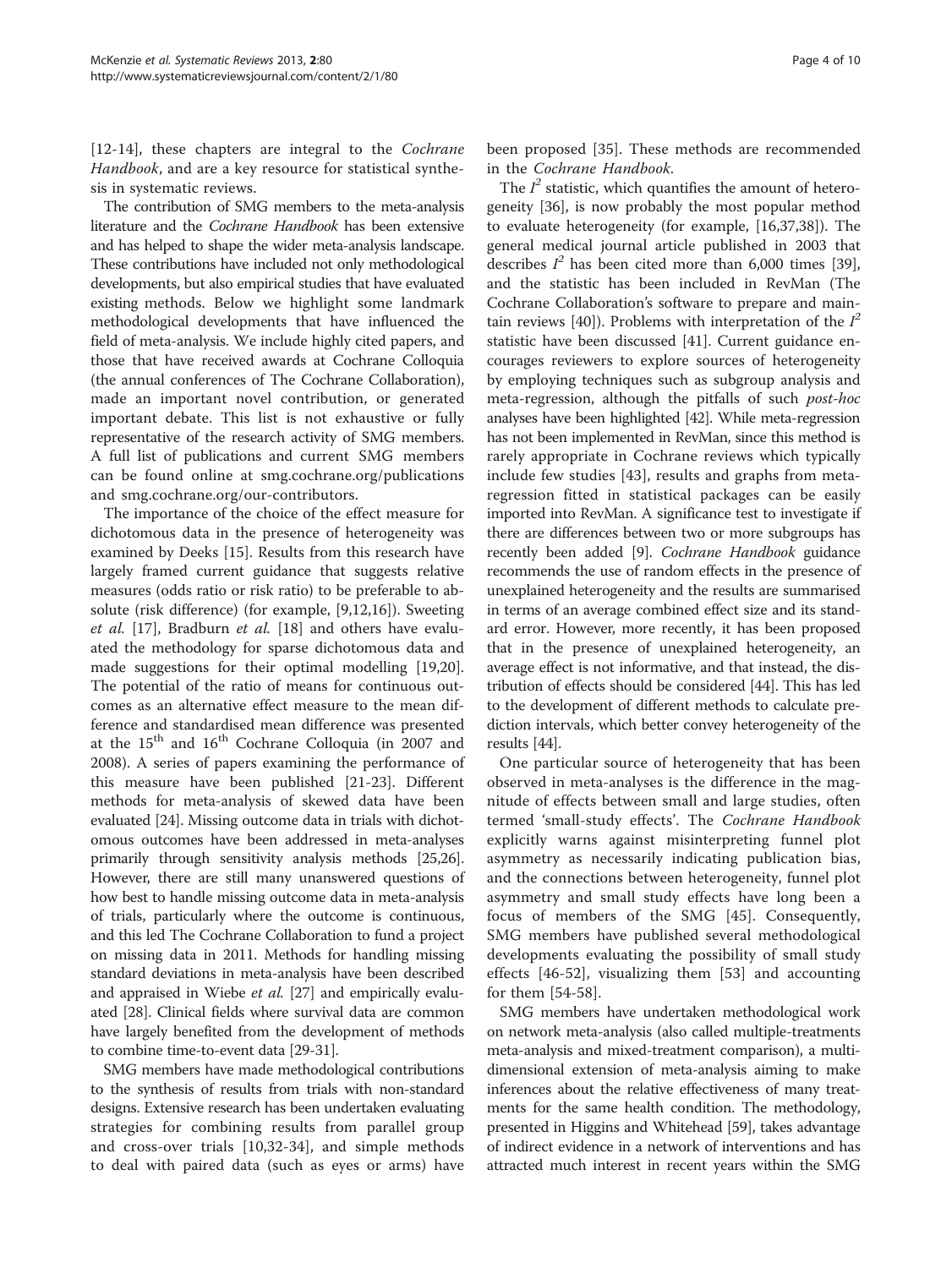and, more broadly, The Cochrane Collaboration. Workshops and contributing talks on the topic have been presented at Cochrane Colloquia since 2005. SMG members have contributed many methodological and applied publications on this topic in the scientific literature (see, for example, [[60](#page-8-0)-[69](#page-8-0)]).

The SMG recognised early on the potential of the method to answer policy-relevant questions and, because of the specialist nature of the methods, initiated the creation of the Comparing Multiple Interventions Methods Group (CMIMG). The role of the CMIMG is to develop and maintain guidance for undertaking and publishing Cochrane Reviews that compare multiple interventions via network meta-analysis. The promise of network meta-analysis has led to rapid development and adoption of the methods, stimulating collaboration between members of the CMIMG and researchers external to The Cochrane Collaboration.

Many of the SMG developments outlined above were initially presented at Cochrane Colloquia, and several have received the Thomas C Chalmers award, an award presented for best oral or poster presentation at a Cochrane Colloquium addressing methodological issues related to systematic reviews. SMG members have received in total 11 prizes on topics strictly within the scope of the SMG (Table 2), and several more for presentations that relate to bias, individual participant data and diagnostic tests.

SMG members have also co-authored publications that fall under the remit of other Cochrane methods groups including the Individual Participant Data Meta-analysis Methods Group (ipdmamg.cochrane.org), Prospective MetaAnalysis Methods Group (pma.cochrane.org), Bias Methods Group (bmg.cochrane.org), Prognosis Methods Group (prognosismethods.cochrane.org) and the Non-Randomised Studies Methods Group.

## Implementation and dissemination of statistical methods within The Cochrane Collaboration

The SMG is involved in a range of activities within the Collaboration that aim to provide support to systematic review authors, the staff of Cochrane Review Groups and statisticians. A particular role of the SMG is to provide guidance when there are alternative approaches, such as handling multi-arm trials, handling missing outcomes within trials, imputing standard deviations when not presented, and mixing means with medians.

All CRGs are expected to involve statisticians [[70](#page-8-0)]. They contribute to the CRGs in various ways including being statistical editors of CRGs; peer review, collaboration and authorship on systematic reviews; development of methods resources for CRGs; involvement in methodological quality improvement; and responding to statistical queries. In addition, statisticians in some CRGs have undertaken research to address methods issues prompted by their CRG (for example, [\[71-74\]](#page-9-0)). The SMG maintains an email list that provides a forum for discussion of statistical issues relevant to systematic reviews. Membership of the list constitutes membership of the SMG, and includes CRG statisticians and other statisticians/methodologists with an interest in systematic review methods. The list currently has 237 members (April 2013), from 27 countries, primarily based in the UK (37%), USA (12%), Australia (10%), Germany (9%) and Canada (8%).

|      | Year Authors                                                        | Title                                                                                                                                                                 |
|------|---------------------------------------------------------------------|-----------------------------------------------------------------------------------------------------------------------------------------------------------------------|
| 1996 | Liberati A, D'Amico R, Torri V, Tinazzi A, Leonetti C,<br>Pifferi S | Meta-analyses from different sources of information                                                                                                                   |
| 1998 | Deeks J, Bradburn M, Bilker W, Localio R, Berlin J                  | Much ado about nothing: statistical methods for meta-analysis with rare events                                                                                        |
| 1999 | Higgins J                                                           | How should we interpret updated meta-analyses?                                                                                                                        |
| 2001 | Deeks JJ                                                            | Half dead or half alive? Which way should events be coded for meta-analyses of risk<br>ratios?                                                                        |
| 2003 | Hollis S and Preston C                                              | Allowing for uncertainty due to missing data in a binary meta-analysis. Better than<br>best/worst case analysis?                                                      |
| 2005 | Brok J, Thorlund K, Wetterslev J, Gluud C                           | Trial sequential analyses of six Cochrane neonatal group meta-analyses considering<br>adequacy of allocation concealment                                              |
|      | Salanti G, Higgins J, Marinho V                                     | How to determine the best treatment: a mixed-treatment-comparisons meta-analysis<br>(MTM) of trials of topical fluoride therapies for the prevention of dental caries |
| 2006 | Skipka G                                                            | The inclusion of the estimated inter-study variation into forest plots for random-effects<br>meta-analyses - a suggestion for a graphical presentation                |
| 2007 | Friedrich J, Adhikari N, Ohlsson A, Beyene J                        | Ratio of means as an alternative to mean differences for analyzing continuous outcome<br>variables in a meta-analysis: a simulation study                             |
|      | Patsopoulos N, Ioannidis J, Evangelou E                             | Uncertainty of heterogeneity in meta-analysis                                                                                                                         |
| 2008 | Anzures-Cabrera J, Higgins JPT                                      | Expressing meta-analyses of continuous outcomes in terms of risks                                                                                                     |

Table 2 Thomas C Chalmers awards for statistical issues related to systematic reviews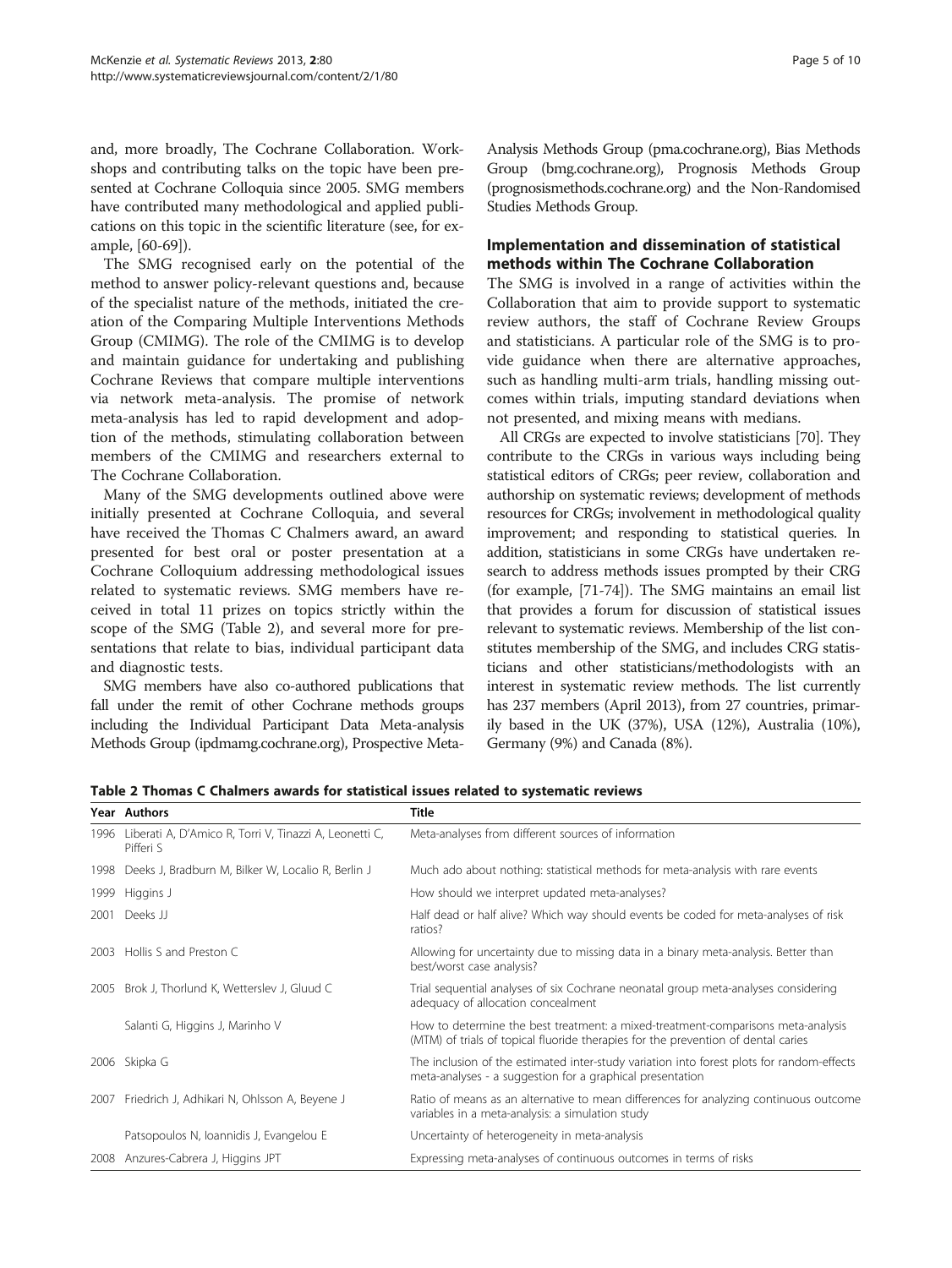Members of the SMG contribute to the dissemination of statistical methods through training at regional Cochrane events and Colloquia, reviewing of standard review author training materials, and contributions to the Cochrane Handbook [[8\]](#page-7-0). A set of core workshops, targeting review authors and CRG staff, are presented at Colloquia covering introductory topics on meta-analysis including: basic ideas, meta-analysis of binary and continuous outcomes, dealing with heterogeneity, and inclusion of non-standard studies and non-standard data. A full list of workshops presented at Colloquia is available at smg.cochrane.org/teachingtraining-workshops. The SMG has run two major training events for Cochrane statisticians. The first 'Summer school for Cochrane Statisticians' was held in Oxford, UK, in July 2001, while the second, 'Cochrane Statistical Methods Group Training Course: Addressing advanced issues in meta-analytical technique' was held in Cardiff, UK, in April 2010. The latter course led to a series of freely available online materials, including slidecasts of the presentations (smg.cochrane.org/ teachingtraining-workshops/smg\_training\_course\_2010).

In addition to training workshops, SMG members have organised and presented in SMG scientific meetings, special methods sessions, and plenaries at Cochrane Colloquia. The purpose of these sessions has often been to discuss or present new or controversial issues in meta-analysis. Ad hoc meetings outside Cochrane Colloquia have also been convened to discuss specific methodological issues. Examples of key events are presented in Table [3.](#page-6-0)

## **Discussion**

What has statistics done for The Cochrane Collaboration? The need for statistical synthesis methods to enable interpretation of results from multiple studies was recognised more than 50 years ago [\[1](#page-7-0)[,75-77\]](#page-9-0). Meta-analyses now form a core component of many Cochrane Reviews. Without such a method, interpreting the effectiveness of an intervention is difficult, if not impossible. Further, metaanalysis allows the combining of results from a series of small studies, to answer a question regarding the effectiveness of an intervention, which could otherwise not be answered from the individual studies. Extensions of metaanalysis methods provide systematic review authors with an extensive tool kit to answer questions beyond whether an intervention is effective. For example, which factors may modify the magnitude of the intervention effect [[42\]](#page-8-0), what is the likely effect of an intervention in an individual setting [\[44](#page-8-0)], or what is the relative effectiveness of many interventions for the same health condition [[64\]](#page-8-0). These extensions increase the utility of systematic reviews in answering key questions of relevance to policy makers, health care decision makers and patients.

## What has The Cochrane Collaboration done for statistics?

The Cochrane Collaboration has provided the impetus, structure and coordination for an international group of methodologists to contribute to the development of statistical aspects of systematic review methods. This has expedited development of systematic review methods that would not likely have been achieved as rapidly without such an organisation. Coupled with the benefits of an international collaboration of methodologists, the main output of The Cochrane Collaboration, the Cochrane Database of Systematic Reviews, has facilitated methodological research, by providing a large and unique repository of data on systematic reviews and meta-analyses (for example, [[23,43,](#page-8-0)[78-83\]](#page-9-0)). A recent paper highlighted those articles published in statistical journals that appear to be having the most direct impact on general and internal medicine research [\[84\]](#page-9-0). The authors identified the 18 most-cited biostatistical articles; 11 were about methodological aspects of meta-analysis, 7 of which were coauthored by SMG members [[17,18,](#page-7-0)[32,36,42,48,64](#page-8-0)].

#### What are the research gaps in meta-analysis methods?

Further research to establish the optimal strategy for combining intervention effects estimated from analyses of final values and change scores is required [\[85\]](#page-9-0); SMG members are currently investigating this area [[86](#page-9-0)]. Further research is also needed to develop and evaluate methods for combining results from trials where continuous outcome data have been categorised using varying cut-points [[87](#page-9-0)]. A related issue is the best approach to deal with the scenario where trials present results for the same outcome based on a mixture of continuous and dichotomous measures. Statistical methods that adjust for potential bias in included studies (as, for example, in Turner et al. [[57](#page-8-0)]) might be desirable, particularly when non-randomised studies are included. Evaluation of methods to adjust for 'hidden' clustering in individually randomised trials arising through the organisation of the intervention (for example, therapists treating groups of patients, or group therapy sessions, surgical procedures) would be useful [\[88,89](#page-9-0)]. Development of methodology for meta-analysis of timeto-event data that allow for more complex multistate modeling, such as competing risks, is needed. Several developments have taken place in recent years in the field of multivariate meta-analysis [\[90-92](#page-9-0)]. The potential of different methods (for example, maximum likelihood, method of moments and Bayesian approaches) to estimate parameters of multivariate meta-analysis models and the estimation of within-study correlation in the absence of detailed study-level data needs further attention [[93,94](#page-9-0)]. Methods to describe and quantify heterogeneity (for example, extending the  $I^2$  statistic) and visually display results from multivariate meta-analysis have been recently suggested [[95](#page-9-0)] and their usefulness and performance remains to be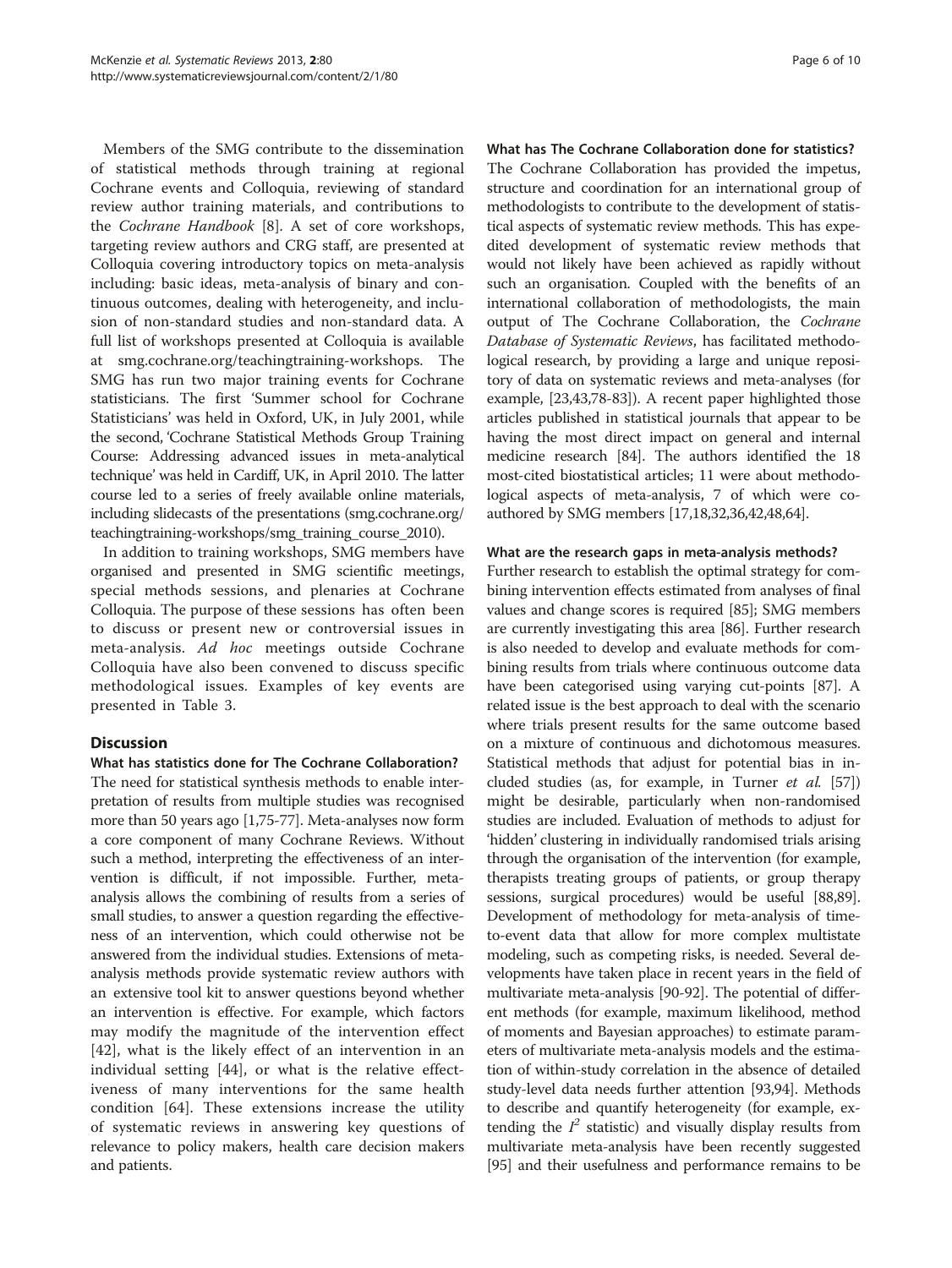<span id="page-6-0"></span>

| Table 3 Description of the Statistical Methods Group scientific meetings, special methods sessions, and plenaries |  |  |  |
|-------------------------------------------------------------------------------------------------------------------|--|--|--|
|-------------------------------------------------------------------------------------------------------------------|--|--|--|

| Year | Event                | Description of event                                                                                                                                                                                                                                                                                                                                                          |
|------|----------------------|-------------------------------------------------------------------------------------------------------------------------------------------------------------------------------------------------------------------------------------------------------------------------------------------------------------------------------------------------------------------------------|
| 1993 | Oxford Colloquium    | Statistical Methods Working Group (later SMG) scientific meeting. Discussed the range of statistical<br>methods that The Cochrane Collaboration could use in undertaking meta-analyses and noted a lack<br>of consensus in appropriate methods.                                                                                                                               |
| 1996 | Oxford               | 1st Ad hoc meeting. Discussed an eclectic set of issues relating to the development of the MetaView<br>software (later developed into RevMan) and various methodological issues.                                                                                                                                                                                              |
| 1996 | Oxford               | 2 <sup>nd</sup> Ad hoc meeting. Convened to discuss issues relevant to the analysis of ordinal data.                                                                                                                                                                                                                                                                          |
| 1998 | Oxford               | 3 <sup>rd</sup> Ad hoc meeting. Discussed issues related to cluster randomised trials in systematic reviews.                                                                                                                                                                                                                                                                  |
| 2001 | Lyon Colloquium      | SMG scientific meeting. Discussion on fixed versus random effects meta-analysis and intention-to-treat<br>analysis. Consensus decision made regarding heterogeneity: that a test for heterogeneity should not<br>be used to decide between fixed and random effects models.                                                                                                   |
| 2002 | Oxford Colloquium    | SMG scientific meeting: Several methodological issues discussed: cross-over trials, combining studies<br>with different designs and methods for dealing with heterogeneity.                                                                                                                                                                                                   |
| 2004 | Edinburgh            | 4 <sup>th</sup> Ad hoc meeting. Discussed issues relating to the quality assessment of trials.                                                                                                                                                                                                                                                                                |
| 2006 | Melbourne Colloquium | Special methods session: "Assessing susceptibility to bias of included studies: new recommendations<br>for Cochrane reviews". First open meeting to introduce and discuss the proposed Risk of Bias tool<br>(as was later named).                                                                                                                                             |
| 2008 | Freiburg Colloquium  | Satellite event to the Freiburg Colloguium: Joint meeting of the SMG and the UK Meta-analysis in<br>Medicine Group. Four sessions on: meta-analysis of continuous data, various topics, addressing risk<br>of bias, and a debate "When should meta-analyses be performed in Cochrane reviews?"                                                                                |
|      |                      | Special methods session "Some awkward statistical issues in Cochrane reviews". Two topics<br>"Subsets of studies in meta-analysis" and "Meta-analysis with multiple treatment groups".                                                                                                                                                                                        |
| 2009 | Singapore Colloquium | Special methods session. Two parts: Part 1 "Exploring new approaches for dealing with bias and<br>heterogeneity" and Part 2 "RevMan and beyond for meta-analysis".                                                                                                                                                                                                            |
|      |                      | Joint scientific meeting of the SMG and the Bias Methods Group. Three presentations on the assessment<br>and impact of outcome reporting bias on systematic reviews, searching for methods studies, and a<br>decision tool for updating Cochrane reviews.                                                                                                                     |
| 2011 | Madrid Colloquium    | SMG scientific meeting. Two topics, multivariate meta-analysis and trial sequential analysis, were presented<br>and discussed.                                                                                                                                                                                                                                                |
| 2012 | Auckland Colloquium  | Methods plenary. Theme of plenary was "Beyond healthcare decisions: systematic reviews as a tool for<br>informing future research and research methodology".                                                                                                                                                                                                                  |
| 2013 | Québec Colloquium    | Satellite event to the Québec City Colloquium: "Data, Outcomes, Uncertainty and Graphs: Advances and<br>Limitations in Trials, Meta-Analysis, and Novelties". Four sessions on: selective reporting, bias, statistical<br>issues, and presentations considering the case for and against inclusion of funding source as a standard<br>item in the Cochrane Risk of Bias tool. |

tested in practice. Finally, the appropriateness of the statistical methods used in Cochrane Reviews requires regular assessment, particularly as new methods appear in the literature. Cochrane reviews have specific characteristics (for example, they typically have few studies [\[43\]](#page-8-0)) and knowledge of how synthesis methods perform, in which circumstances their performance is most compromised, and how large the impact is when this occurs, is required to develop guidance for the *Cochrane Handbook*, and include the most appropriate methods in RevMan. Simulation studies and extensive meta-epidemiological studies provide the necessary research to underpin this guidance.

## Thoughts on our future direction

While 10 years ago, say, some may have felt that all the main statistical issues in systematic reviews had been addressed, the reality is that new challenges have continued to arise, and the pace of methodological work has not slowed. While we cannot say in which areas future

innovations will appear we are confident that such innovations will indeed be made. And we expect the SMG members to continue to be among those at the forefront of this work. The SMG will continue to have a key role in advising The Cochrane Collaboration on which methods are, or are not, recommended, or whether new approaches need more evaluation before a decision can be made. They also have an important role in further refinement and extension of the handbook and other training materials.

Despite the contribution SMG members have made to advance the statistical aspects of systematic review methods, funding the work of the SMG and, more broadly, methodological research in evidence synthesis remains an ongoing challenge. Methodological research funding programmes, such as those provided in the United Kingdom (for example, the Medical Research Council/National Institute for Health Research Methodology Research Programme), United States (for example, Agency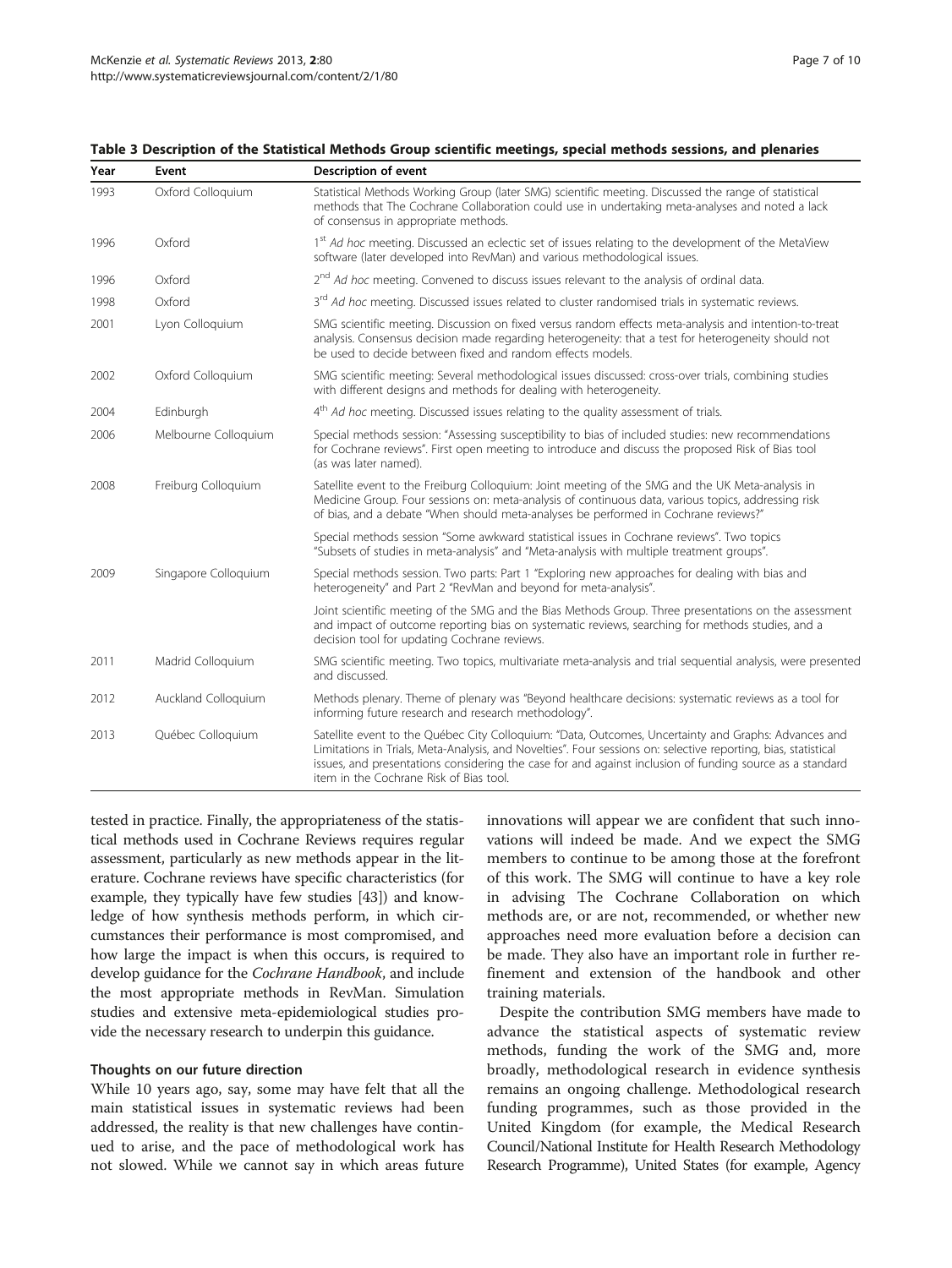<span id="page-7-0"></span>for Healthcare Research and Quality research grants for comparative effectiveness), and Europe (for example, the European Commission's Seventh Framework Programme and Horizon 2020), are critical for the ongoing development and evaluation of methods, and production of guidance. Specific funding for the SMG would allow for a more priority-driven and structured approach to addressing important gaps in statistical synthesis methods that are of particular relevance to Cochrane Reviews, thus expediting the availability of research on which to base well-informed decisions. Incorporation into the Cochrane Handbook and RevMan of new statistical synthesis methods that make the best use of evidence will contribute to The Cochrane Collaboration's goal of producing high quality research evidence. Given the impact of the Cochrane Handbook and the widespread use of RevMan, the benefits would likely extend well beyond reviews completed under the auspices of The Cochrane Collaboration.

## Conclusions

Over the past 20 years, the SMG has played a pivotal role within The Cochrane Collaboration in determining the direction of statistical methods used within Cochrane reviews. Members of the SMG have made key contributions to advancing statistical aspects of systematic reviews. Many research gaps in statistical methods of systematic reviews remain, and will continue to arise as the field of metaanalysis develops. Statisticians and methodologists will lead the development and evaluation of these methods, thus being critical players in the production of evidence.

## Additional file

#### [Additional file 1:](http://www.biomedcentral.com/content/supplementary/2046-4053-2-80-S1.pdf) Oxford 1993 Workshop Report.

#### Competing interests

All authors are members of the SMG. JEM and GS are current co-convenors and SCL and DGA are past co-convenors of the SMG.

#### Authors' contributions

SCL (past convenor of the SMG) and JEM (current convenor of the SMG) planned the paper. SCL drafted an earlier manuscript that informed the content of the current manuscript. GS (current convenor), DGA (convenor up to September 2013), and JEM wrote the first draft of this manuscript. All authors contributed to revisions of the manuscript, and read and approved the final manuscript.

#### Acknowledgements

We are grateful to past and present convenors for their contributions to the work of the SMG since its inception: Joseph Beyene, Jon Deeks, Julian Higgins, David Moher, Gerta Rücker, and Ken Schulz. We thank Gerta Rücker (current convenor) for her review of the manuscript. We thank members of the SMG for their suggestions of key papers and research gaps for this manuscript, and more generally, for their contributions to methodological research of statistical synthesis methods and guidance in the Cochrane Handbook; participation in SMG events, the discussion list and training; and their pivotal contributions as statistical editors of CRGs, peer reviewers and collaborators on Cochrane systematic reviews. GS acknowledges funding from the European Research Council (IMMA 260559). DGA is supported by a programme grant from Cancer Research UK (C5529).

#### Author details

<sup>1</sup>School of Public Health and Preventive Medicine, Monash University, Melbourne, Victoria, Australia. <sup>2</sup>Department of Hygiene and Epidemiology, University of Ioannina School of Medicine, Ioannina, Greece. <sup>3</sup>Edinburgh MRC Hub for Trials Methodology Research, Centre for Population Health Sciences, University of Edinburgh Medical School, Edinburgh, UK. <sup>4</sup>Centre for Statistics in Medicine, University of Oxford, Oxford, UK.

#### Received: 9 May 2013 Accepted: 7 November 2013 Published: 26 November 2013

#### References

- 1. Glass GV: Primary, secondary, and meta-analysis of research. Educ Res 1976, 5:3–8.
- 2. Chalmers I, Hetherington J, Elbourne D, Keirse MJNC, Enkin M: Materials and methods used in synthesizing evidence to evaluate the effects of care during pregnancy and childbirth. In Effective Care in Pregnancy and Childbirth. Edited by Chalmers I, Enkin M, Keirse MJNC. Oxford; New York: Oxford Medical Publications; 1989:39–65.
- 3. Chalmers I, Altman DG: Systematic Reviews. London: BMJ Publishing Group; 1995.
- 4. Stewart LA, Clarke MJ: Practical methodology of meta-analyses (overviews) using updated individual patient data. Cochrane Working Group. Stat Med 1995, 14:2057–2079.
- 5. Sutton AJ, Abrams KR, Jones DR, Sheldon TA, Song F: Methods for Metaanalysis in Medical Research. Chinchester: John Wiley and Sons Ltd; 2000.
- 6. Egger M, Davey Smith G, Altman DG: Systematic Reviews in Health Care: Meta-Analysis in Context. 2nd edition. London: BMJ Publishing Group; 2001.
- 7. Whitehead A: Meta-Analysis of Controlled Clinical Trials. Chinchester, UK: John Wiley & Sons, Ltd; 2003.
- 8. Higgins JPT, Green S, Cochrane Collaboration: Cochrane Handbook for Systematic Reviews of Interventions. Chichester, England. Hoboken, NJ: Wiley-Blackwell; 2008.
- 9. Borenstein M, Hedges LV, Higgins J, Rothstein H: Introduction to Meta-Analysis. Chichester, UK: John Wiley & Sons Inc.; 2009.
- 10. Elbourne DR, Altman DG, Higgins JP, Curtin F, Worthington HV, Vail A: Meta-analyses involving cross-over trials: methodological issues. Int J Epidemiol 2002, 31:140–149.
- 11. Google Scholar. [http://scholar.google.com.au/scholar?as\\_vis=0&hl=en&as\\_](http://scholar.google.com.au/scholar?as_vis=0&hl=en&as_sdt=2005&sciodt=0,5&cites=15756404854880902392&scipsc) [sdt=2005&sciodt=0,5&cites=15756404854880902392&scipsc](http://scholar.google.com.au/scholar?as_vis=0&hl=en&as_sdt=2005&sciodt=0,5&cites=15756404854880902392&scipsc)= (date accessed: 20th August 2013).
- 12. Deeks JJ, Higgins JPT, Altman DG: Chapter 9: Analysing data and undertaking meta-analyses. In Cochrane Handbook for Systematic Reviews of Interventions. Edited by Higgins JPT, Green S. Chichester, UK: John Wiley & Sons, Inc; 2008:243–296.
- 13. Sterne JA, Egger M, Moher D: Chapter 10: Addressing reporting biases. In Cochrane Handbook for Systematic Reviews of Interventions. Edited by Higgins JPT, Green S. Chichester, UK: John Wiley & Sons, Inc; 2008:297–334.
- 14. Higgins JPT, Deeks JJ, Altman DG: Chapter 16: Special topics in statistics. In Cochrane Handbook for Systematic Reviews of Interventions. Edited by Higgins JPT, Green S. Chichester, UK: John Wiley & Sons, Inc; 2008:481–530.
- 15. Deeks JJ: Issues in the selection of a summary statistic for meta-analysis of clinical trials with binary outcomes. Stat Med 2002, 21:1575–1600.
- 16. Centre for Reviews and Dissemination: Systematic Reviews: CRD's Guidance for Undertaking Reviews in Health Care. York: CRD, University of York; 2008.
- 17. Sweeting MJ, Sutton AJ, Lambert PC: What to add to nothing? Use and avoidance of continuity corrections in meta-analysis of sparse data. Stat Med 2004, 23:1351–1375.
- 18. Bradburn MJ, Deeks JJ, Berlin JA, Russell Localio A: Much ado about nothing: a comparison of the performance of meta-analytical methods with rare events. Stat Med 2007, 26:53-77.
- 19. Friedrich JO, Adhikari NK, Beyene J: Inclusion of zero total event trials in meta-analyses maintains analytic consistency and incorporates all available data. BMC Med Res Methodol 2007, 7:5.
- 20. Rucker G, Schwarzer G, Carpenter J, Olkin I: Why add anything to nothing? The arcsine difference as a measure of treatment effect in meta-analysis with zero cells. Stat Med 2009, 28:721–738.
- 21. Friedrich JO, Adhikari NK, Beyene J: The ratio of means method as an alternative to mean differences for analyzing continuous outcome variables in meta-analysis: a simulation study. BMC Med Res Methodol 2008, 8:32.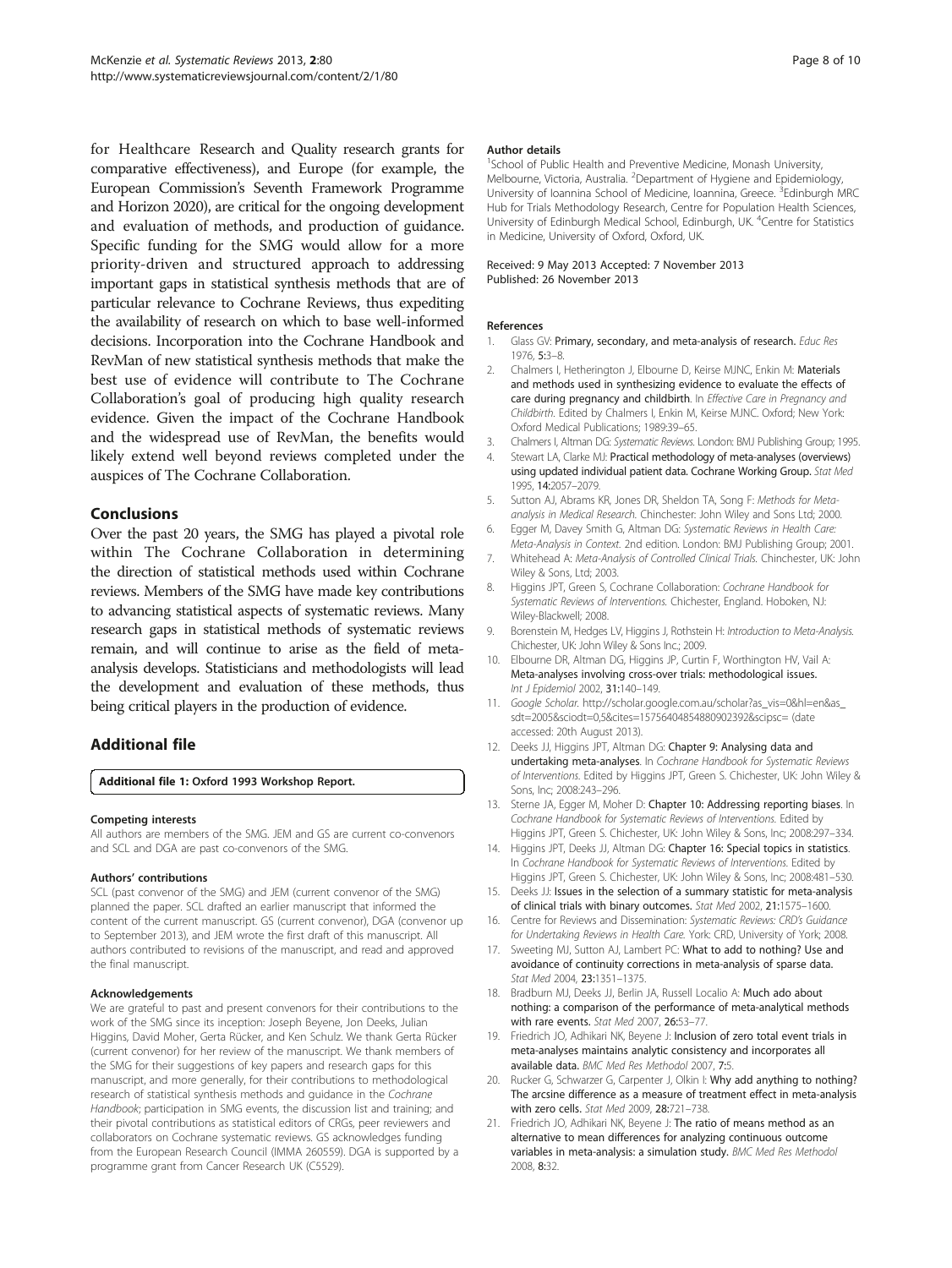- <span id="page-8-0"></span>22. Friedrich JO, Adhikari NK, Beyene J: Ratio of means for analyzing continuous outcomes in meta-analysis performed as well as mean difference methods. J Clin Epidemiol 2011, 64:556-564.
- 23. Friedrich JO, Adhikari NK, Beyene J: Ratio of geometric means to analyze continuous outcomes in meta-analysis: comparison to mean differences and ratio of arithmetic means using empiric data and simulation. Stat Med 2012, 31:1857–1886.
- 24. Higgins JP, White IR, Anzures-Cabrera J: Meta-analysis of skewed data: combining results reported on log-transformed or raw scales. Stat Med 2008, 27:6072–6092.
- 25. Gamble C, Hollis S: Uncertainty method improved on best-worst case analysis in a binary meta-analysis. J Clin Epidemiol 2005, 58:579-588.
- 26. Higgins JP, White IR, Wood AM: Imputation methods for missing outcome data in meta-analysis of clinical trials. Clin Trials 2008, 5:225-239.
- 27. Wiebe N, Vandermeer B, Platt RW, Klassen TP, Moher D, Barrowman NJ: A systematic review identifies a lack of standardization in methods for handling missing variance data. J Clin Epidemiol 2006, 59:342-353.
- 28. Thiessen Philbrook H, Barrowman N, Garg AX: Imputing variance estimates do not alter the conclusions of a meta-analysis with continuous outcomes: a case study of changes in renal function after living kidney donation. J Clin Epidemiol 2007, 60:228–240.
- 29. Parmar MK, Torri V, Stewart L: Extracting summary statistics to perform meta-analyses of the published literature for survival endpoints. Stat Med 1998, 17:2815–2834.
- 30. Williamson PR, Smith CT, Hutton JL, Marson AG: Aggregate data metaanalysis with time-to-event outcomes. Stat Med 2002, 21:3337–3351.
- 31. Tierney JF, Stewart LA, Ghersi D, Burdett S, Sydes MR: Practical methods for incorporating summary time-to-event data into meta-analysis. Trials 2007, 8:16.
- 32. Curtin F, Altman DG, Elbourne D: Meta-analysis combining parallel and cross-over clinical trials. I: Continuous outcomes. Stat Med 2002, 21:2131–2144.
- 33. Curtin F, Elbourne D, Altman DG: Meta-analysis combining parallel and cross-over clinical trials. II: Binary outcomes. Stat Med 2002, 21:2145–2159.
- 34. Curtin F, Elbourne D, Altman DG: Meta-analysis combining parallel and cross-over clinical trials. III: The issue of carry-over. Stat Med 2002, 21:2161–2173.
- 35. Perera R, Glasziou P: A simple method to correct for the design effect in systematic reviews of trials using paired dichotomous data. J Clin Epidemiol 2007, 60:975–978.
- 36. Higgins JP, Thompson SG: Quantifying heterogeneity in a meta-analysis. Stat Med 2002, 21:1539–1558.
- 37. Fu R, Gartlehner G, Grant M, Shamliyan T, Sedrakyan A, Wilt TJ, Griffith L, Oremus M, Raina P, Ismaila A, Santaguida P, Lau J, Trikalinos TA: Conducting quantitative synthesis when comparing medical interventions: AHRO and the Effective Health Care Program. J Clin Epidemiol 2011. 64:1187–1197.
- 38. Guyatt GH, Oxman AD, Kunz R, Woodcock J, Brozek J, Helfand M, Alonso-Coello P, Glasziou P, Jaeschke R, Akl EA, Norris S, Vist G, Dahm P, Shukla VK, Higgins J, Falck-Ytter Y, Schünemann HJ, GRADE Working Group: GRADE guidelines: 7. Rating the quality of evidence - inconsistency. J Clin Epidemiol 2011, 64:1294–1302.
- 39. Higgins JP, Thompson SG, Deeks JJ, Altman DG: Measuring inconsistency in meta-analyses. BMJ 2003, 327:557–560.
- 40. The Nordic Cochrane Centre, Copenhagen: Review Manager (RevMan) [Computer program]. Version 5.2. The Cochrane Collaboration; 2012.
- 41. Rucker G, Schwarzer G, Carpenter JR, Schumacher M: Undue reliance on I(2) in assessing heterogeneity may mislead. BMC Med Res Methodol 2008, 8:79.
- 42. Thompson SG, Higgins JP: How should meta-regression analyses be undertaken and interpreted? Stat Med 2002, 21:1559–1573.
- 43. Davey J, Turner RM, Clarke MJ, Higgins JP: Characteristics of meta-analyses and their component studies in the Cochrane Database of Systematic Reviews: a cross-sectional, descriptive analysis. BMC Med Res Methodol 2011, 11:160.
- 44. Higgins JP, Thompson SG, Spiegelhalter DJ: A re-evaluation of randomeffects meta-analysis. J R Stat Soc Ser A Stat Soc 2009, 172:137–159.
- 45. Sterne JA, Sutton AJ, Ioannidis JP, Terrin N, Jones DR, Lau J, Carpenter J, Rucker G, Harbord RM, Schmid CH, Tetzlaff J, Deeks JJ, Peters J, Macaskill P, Schwarzer G, Duval S, Altman DG, Moher D, Higgins JP: Recommendations for examining and interpreting funnel plot asymmetry in meta-analyses of randomised controlled trials. BMJ 2011, 343:d4002.
- 46. Sterne JA, Gavaghan D, Egger M: Publication and related bias in metaanalysis: power of statistical tests and prevalence in the literature. J Clin Epidemiol 2000, 53:1119–1129.
- 47. Sterne JA, Egger M, Smith GD: Systematic reviews in health care: investigating and dealing with publication and other biases in metaanalysis. BMJ 2001, 323:101–105.
- 48. Macaskill P, Walter SD, Irwig L: A comparison of methods to detect publication bias in meta-analysis. Stat Med 2001, 20:641–654.
- 49. Harbord RM, Egger M, Sterne JA: A modified test for small-study effects in meta-analyses of controlled trials with binary endpoints. Stat Med 2006, 25:3443–3457.
- 50. Schwarzer G, Antes G, Schumacher M: A test for publication bias in metaanalysis with sparse binary data. Stat Med 2007, 26:721-733.
- 51. Rucker G, Schwarzer G, Carpenter J: Arcsine test for publication bias in meta-analyses with binary outcomes. Stat Med 2008, 27:746–763.
- 52. Carpenter JR, Schwarzer G, Rucker G, Kunstler R: Empirical evaluation showed that the Copas selection model provided a useful summary in 80% of meta-analyses. J Clin Epidemiol 2009, 62:624-631.
- 53. Peters JL, Sutton AJ, Jones DR, Abrams KR, Rushton L: Contour-enhanced meta-analysis funnel plots help distinguish publication bias from other causes of asymmetry. J Clin Epidemiol 2008, 61:991–996.
- Riley RD, Sutton AJ, Abrams KR, Lambert PC: Sensitivity analyses allowed more appropriate and reliable meta-analysis conclusions for multiple outcomes when missing data was present. J Clin Epidemiol 2004, 57:911–924.
- 55. Peters JL, Sutton AJ, Jones DR, Abrams KR, Rushton L: Performance of the trim and fill method in the presence of publication bias and betweenstudy heterogeneity. Stat Med 2007, 26:4544-4562.
- 56. Moreno SG, Sutton AJ, Ades AE, Stanley TD, Abrams KR, Peters JL, Cooper NJ: Assessment of regression-based methods to adjust for publication bias through a comprehensive simulation study. BMC Med Res Methodol 2009, 9:2.
- 57. Turner RM, Spiegelhalter DJ, Smith GC, Thompson SG: Bias modelling in evidence synthesis. J R Stat Soc Ser A Stat Soc 2009, 172:21–47.
- 58. Rucker G, Carpenter JR, Schwarzer G: Detecting and adjusting for small-study effects in meta-analysis. Biom J 2011, 53:351-368
- 59. Higgins JP, Whitehead A: Borrowing strength from external trials in a meta-analysis. Stat Med 1996, 15:2733–2749.
- 60. Caldwell DM, Ades AE, Higgins JP: Simultaneous comparison of multiple treatments: combining direct and indirect evidence. BMJ 2005, 331:897–900.
- 61. Glenny AM, Altman DG, Song F, Sakarovitch C, Deeks JJ, D'Amico R, Bradburn M, Eastwood AJ: Indirect comparisons of competing interventions. Health Technol Assess 2005, 9:1–134.
- 62. Caldwell DM, Welton NJ, Ades AE: Mixed treatment comparison analysis provides internally coherent treatment effect estimates based on overviews of reviews and can reveal inconsistency. J Clin Epidemiol 2010, 63:875–882.
- 63. Sutton A, Ades AE, Cooper N, Abrams K: Use of indirect and mixed treatment comparisons for technology assessment. Pharmacoeconomics 2008, 26:753–767.
- 64. Salanti G, Higgins JP, Ades AE, Ioannidis JP: Evaluation of networks of randomized trials. Stat Methods Med Res 2008, 17:279–301.
- 65. Song F, Loke YK, Walsh T, Glenny AM, Eastwood AJ, Altman DG: Methodological problems in the use of indirect comparisons for evaluating healthcare interventions: survey of published systematic reviews. BMJ 2009, 3:b1147.
- 66. Dias S, Welton NJ, Caldwell DM, Ades AE: Checking consistency in mixed treatment comparison meta-analysis. Stat Med 2010, 29:932–944.
- 67. Li T, Puhan MA, Vedula SS, Singh S, Dickersin K, Ad Hoc Network Meta-analysis Methods Meeting Working Group: Network meta-analysis-highly attractive but more methodological research is needed. BMC Med 2011, 9:79.
- 68. Mills EJ, Ioannidis JP, Thorlund K, Schunemann HJ, Puhan MA, Guyatt GH: How to use an article reporting a multiple treatment comparison meta-analysis. JAMA 2012, 308:1246–1253.
- 69. Salanti G: Indirect and mixed-treatment comparison, network, or multiple-treatments meta-analysis: many names, many benefits, many concerns for the next generation evidence synthesis tool. Res Synth Methods 2012, 3:80–97.
- 70. The Cochrane Collaboration: The Cochrane Policy Manual [updated 7 May 2013]. [[www.cochrane.org/policy-manual/welcome\]](http://www.cochrane.org/policy-manual/welcome).